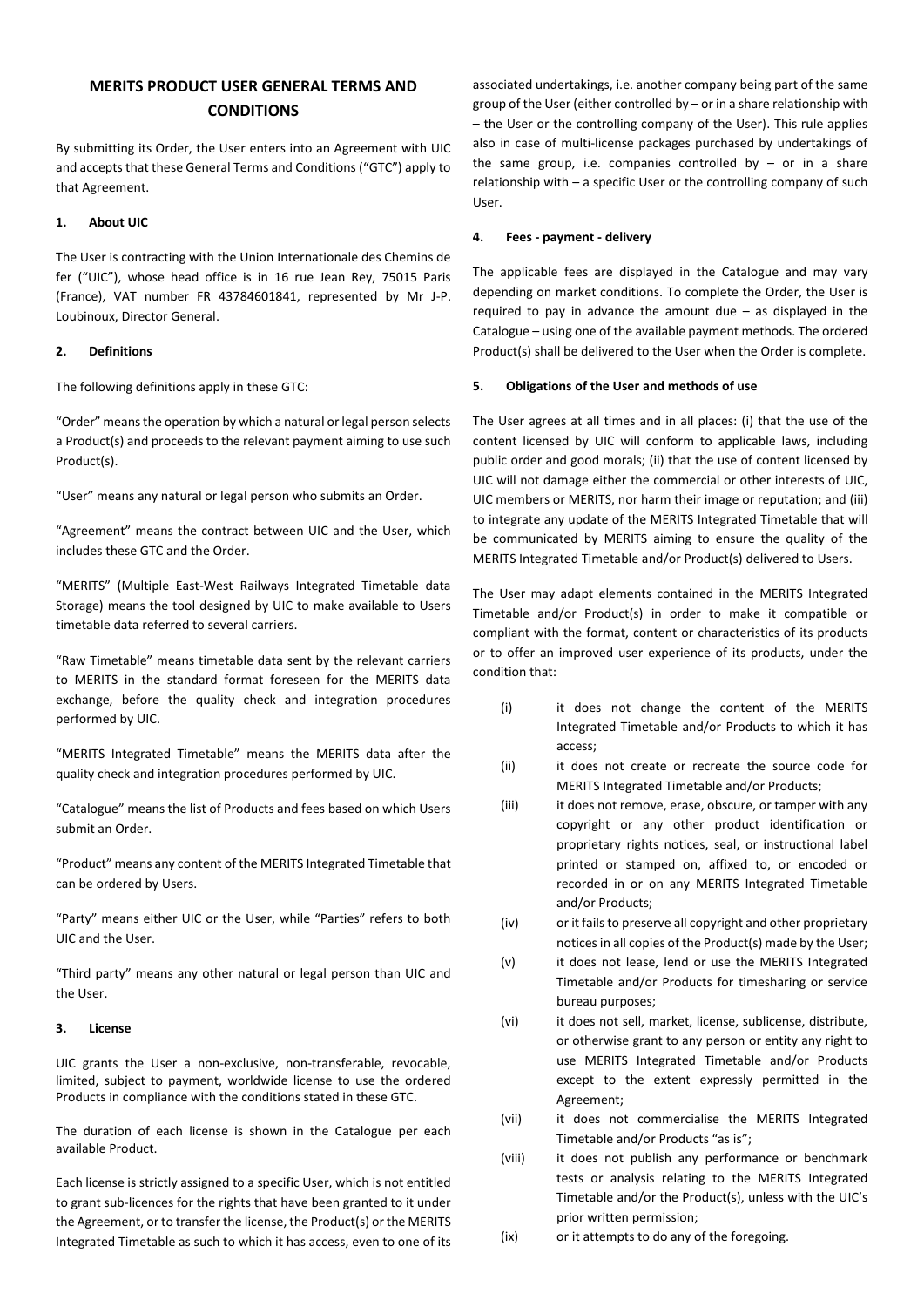Nevertheless, save what set forth in the above paragraph, the User is allowed to:

- (i) use MERITS Integrated Data to provide itineraries information;
- (ii) enrich, enhance or otherwise adapt MERITS Integrated Timetable and/or Products in whole or in part;
- (iii) offer its services and/or products to Third parties using adapted MERITS Integrated Timetable and/or Products.

The User, including its employees, clients, suppliers and any Third parties acting under its control, will take all necessary and useful technical and organisational measures to secure the MERITS Integrated Timetable and/or Product(s) as well as the use made of them, and this, in compliance with current good practice.

The User may not cause, or allow any associated undertakings or Third parties, to:

- (i) decompile, disassemble or reverse-engineer the MERITS Integrated Timetable and/or Products; scrape, data-mine and/or build databases or otherwise create permanent copies of content obtained or extracted from MERITS Integrated Timetable and/or Products and/or;
- (ii) create or recreate the source code for MERITS Integrated Timetable and/or Products and/or;
- (iii) remove, erase, obscure, or tamper with any copyright or any other product identification or proprietary rights notices, seal, or instructional label printed or stamped on, affixed to, or encoded or recorded in or on any MERITS Integrated Timetable and/or Products and/or;
- (iv) fail to preserve all copyright and other proprietary notices in all copies of the Product(s) made by the User and/or;
- (v) lease, lend or use the MERITS Integrated Timetable and/or Products for timesharing or service bureau purposes and/or;
- (vi) sell, market, license, sublicense, distribute, or otherwise grant to any person or entity any right to use the MERITS Integrated Timetable and/or Products except to the extent expressly permitted in the Agreement and/or;
- (vii) modify, adapt, tamper with, translate, or create derivative works of MERITS and/or its data and/or;
- (viii) combine or merge any part of MERITS with or into any other database, tool, software or documentation and/or;
- (ix) refer to or otherwise use MERITS and/or the Product(s) as part of any effort to develop any database or tool similar to MERITS;
- (x) publish without any UIC's prior written permission any performance or benchmark tests or analysis relating to the MERITS Integrated Timetable and/or the Product(s) and/or;
- (xi) attempt to do any of the foregoing.
- **6. Disclaimer**

Considering that Raw Timetable are sent to MERITS by the relevant carriers through a separate agreement, UIC shall do its best efforts to deliver complete and qualitative data, and shall cooperate in restoring the required quality of its Product(s). The User is aware that the number of the concerned carriers, as well as the frequency of their timetable data update to MERITS, may vary from time to time, even within the validity period of the purchased license, without affecting in any case the relevant fee.

The UIC makes no warranties concerning any data published via within the Product(s) or any MERITS data/database/ecosystem/tool, which are provided "as is." The UIC disclaims all warranties, express or implied including, without limitation, the implied warranties of merchantability, fitness for a particular purpose or non-infringement. The UIC does not warrant the accuracy, currency, appropriateness, applicability or completeness of the Product(s) or any MERITS data/database/ecosystem/tool, nor of any particular guideline, template, or continuing program, or make any representation regarding the use or the results of the use of the Product(s) or any MERITS data/database/ecosystem/tool for whichever use, treatment or purpose.

Although UIC monitors MERITS, it cannot prevent all incidents and consequently does not provide a guarantee as to the availability of its data. The same applies in the event of maintenance: planned service interventions and service changes (particularly in the format, content or distribution method) will however always be communicated to the User beforehand.

UIC shall be liable for any damages of any kind including direct, incidental, indirect, special or consequential damages arising out of or in connection with the license granted under the Agreement or use of the Product(s) or any MERITS data/database/ecosystem/tool including, without limitation, loss of life, physical injury, property damage, loss of data, loss of income or profit, or any other damages, losses or claims, if its liability may be proven.

In no event UIC's liability to a User or to any Third party claiming through a User or on behalf of a User shall exceed the purchase price of the Product by the User for the concerned period. The User agrees and acknowledges that this exclusion and limitation of liability are reasonable in the circumstances and that the price of the Products would have been increased if such exclusions and limitations were not enforceable.

## **7. Intellectual Property**

All rights, titles and interests of whatever nature (including, but not limited to, copyright, trademarks and patent application rights) and all intellectual property rights and moral rights linked to MERITS belong to UIC or the carriers providing the Raw Timetable. The User retains its intellectual property rights over the works created in relation to the MERITS Integrated Timetable and/or Products, in accordance with the Agreement.

## **8. Liability**

The User acknowledges and agrees that the use of the Product(s) and/or MERITS Integrated Timetables is under its own responsibility. The User recognises that it is entirely and solely responsible for the consequences of exercising the rights granted under the Agreement.